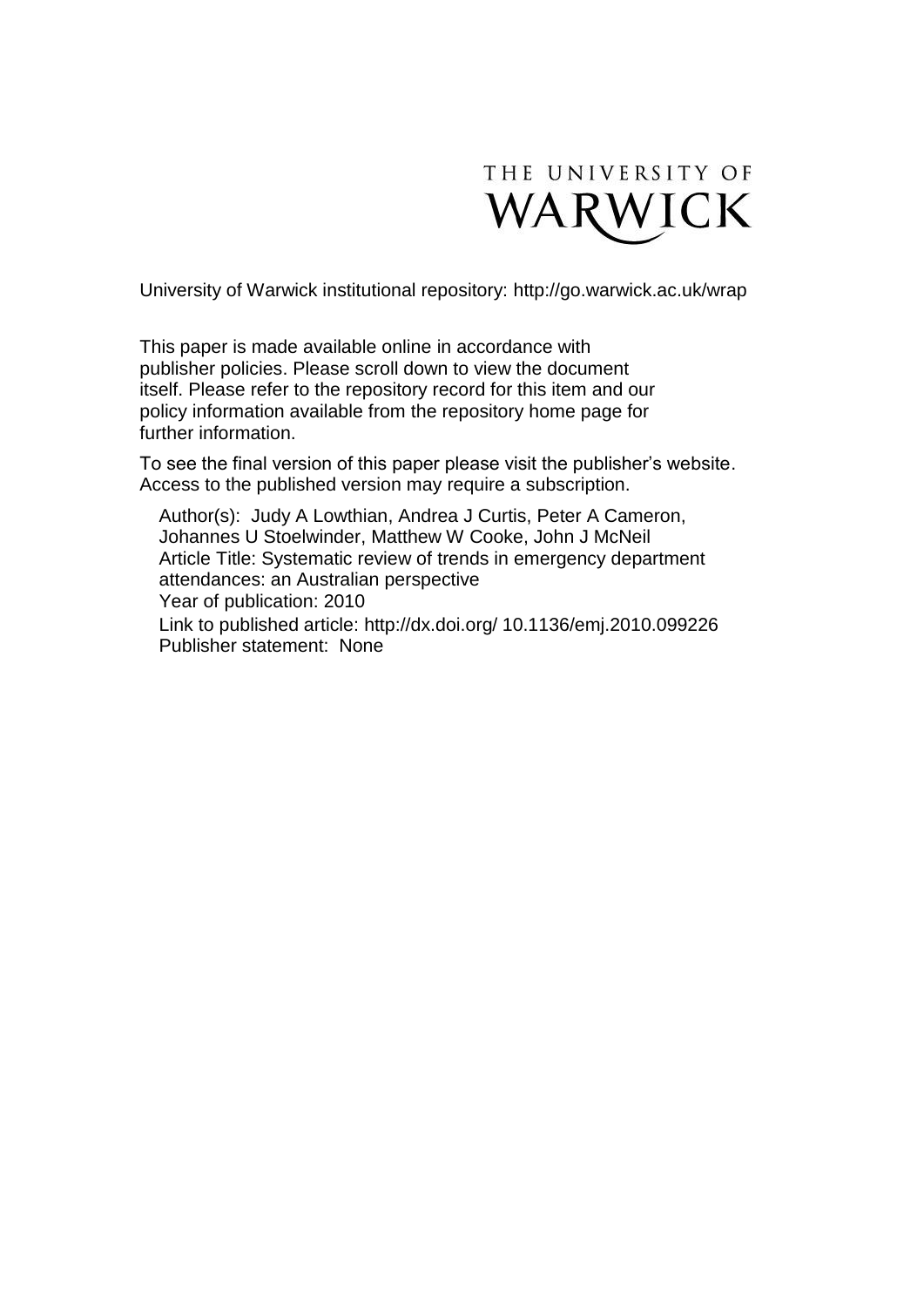

# **perspective department attendances: an Australian Systematic review of trends in emergency**

Judy A Lowthian, Andrea J Curtis, Peter A Cameron, et al.

doi: 10.1136/emj.2010.099226 Emerg Med J published online October 20, 2010

**<http://emj.bmj.com/content/early/2010/10/20/emj.2010.099226.full.html>** Updated information and services can be found at:

| <b>References</b>                | This article cites 60 articles, 8 of which can be accessed free at:<br>http://emj.bmj.com/content/early/2010/10/20/emj.2010.099226.full.html#ref-list-1 |
|----------------------------------|---------------------------------------------------------------------------------------------------------------------------------------------------------|
| P < P                            | Published online October 20, 2010 in advance of the print journal.                                                                                      |
| <b>Email alerting</b><br>service | Receive free email alerts when new articles cite this article. Sign up in the<br>box at the top right corner of the online article.                     |

**Notes**

articles must include the digital object identifier (DOIs) and date of initial publication. priority; they are indexed by PubMed from initial publication. Citations to Advance online prior to final publication). Advance online articles are citable and establish publication yet appeared in the paper journal (edited, typeset versions may be posted when available Advance online articles have been peer reviewed and accepted for publication but have not

**<http://group.bmj.com/group/rights-licensing/permissions>** To request permissions go to:

**<http://journals.bmj.com/cgi/reprintform>** To order reprints go to:

**<http://journals.bmj.com/cgi/ep>** To subscribe to BMJ go to: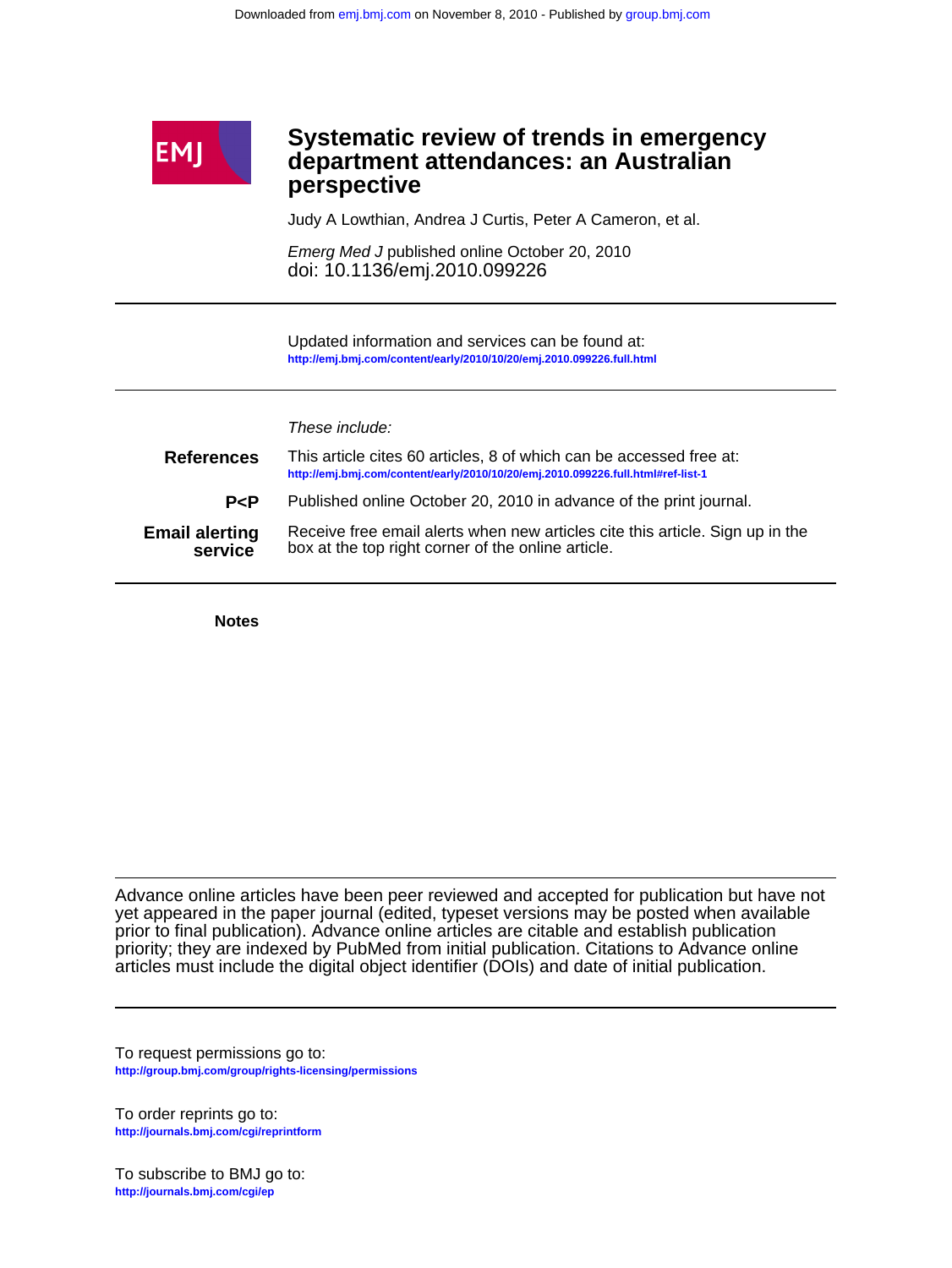Review

# Systematic review of trends in emergency department attendances: an Australian perspective

Judy A Lowthian,<sup>1</sup> Andrea J Curtis,<sup>1</sup> Peter A Cameron,<sup>1</sup> Johannes U Stoelwinder,<sup>1</sup> Matthew W Cooke, $^2$  John J McNeil<sup>3</sup>

# **ABSTRACT**

<sup>1</sup>Department of Epidemiology & Preventive Medicine, School of Public Health and Preventive Medicine, Monash University, Australia

<sup>2</sup> Emergency Care and Systems Improvement Group, Warwick Medical School & Emergency Medicine Consultant, Heart of England NHS Foundation Trust, United Kingdom <sup>3</sup>School of Public Health and Preventive Medicine, Monash University, Australia

#### Correspondence to

Judy Lowthian, Department of Epidemiology & Preventive Medicine, School of Public Health and Preventive Medicine, Monash University, Level 6 Alfred Centre, 99 Commercial Road, Melbourne, 3004, Australia; Judy.Lowthian@monash.edu

Accepted 24 July 2010

Emergency departments (EDs) in many developed countries are experiencing increasing pressure due to rising numbers of patient presentations and emergency admissions. Reported increases range up to 7% annually. Together with limited inpatient bed capacity, this contributes to prolonged lengths of stay in the ED; disrupting timely access to urgent care, posing a threat to patient safety. The aim of this review is to summarise the findings of studies that have investigated the extent of and the reasons for increasing emergency presentations. To do this, a systematic review and synthesis of published and unpublished reports describing trends and underlying drivers associated with the increase in ED presentations in developed countries was conducted. Most published studies provided evidence of increasing ED attendances within developed countries. A series of inter-related factors have been proposed to explain the increase in emergency demand. These include changes in demography and in the organisation and delivery of healthcare services, as well as improved health awareness and community expectations arising from health promotion campaigns. The factors associated with increasing ED presentations are complex and inter-related and include rising community expectations regarding access to emergency care in acute hospitals. A systematic investigation of the demographic, socioeconomic and health-related factors highlighted by this review is recommended. This would facilitate untangling the dynamics of the increase in emergency demand.

Emergency departments (EDs) in developed countries are experiencing increased workloads due to a continuing increase in patient presentations and rising emergency admissions. This is compounded by the challenge of accessing limited numbers of hospital inpatient beds in a timely manner. The emergency care pathway is multifaceted, with patients presenting to an ED via emergency ambulances, self-referral or referral by a healthcare or community service provider. Patients are triaged on arrival at the ED; however, timely care is reliant on resources within the ED and hospital efficiency and capacity to manage patient flow.

The UK, New Zealand, Canada and the USA report increased ED attendances, with current rates ranging from 3% to 6% annually.<sup>1-5</sup> The number of emergency attendances across Australia has risen by 73%, from 4.1 million in  $2003 - 2004$  to 7.1 million in  $2007-2008$ . This represents an increase from 202 to 321 presentations per 1000 persons<sup>6</sup>; with state average annual increases ranging up to almost  $7\%$ <sup>7 8</sup> (table 1).

In an environment with less inpatient bed availability, rising ED presentations and emergency patients requiring admission causes access block, leading to diminished ED performance and overcrowding. $9-11$  This also results in increased waiting times, an increased burden in caring for patients awaiting admission, patients leaving without being seen and ED blockage, resulting in ambulance diversion and diminished capacity to respond to other calls.<sup>12</sup>

Such disruption to the provision of timely care poses a threat to patient safety, $11$   $13$  with evidence of associated adverse events,  $12^{14}$   $15$  and estimates of an annual 20-30% excess ED mortality rate directly attributable to overcrowding and access block.<sup>16</sup> In addition, prolonged length of stay in the ED has been associated with subsequent increased inpatient length of stay<sup>17 18</sup> and protracted patient flow throughout the wider hospital system.

Rising demand and overcrowding in the ED was initially described in the early 1980s in the USA and UK. However, major concerns were not raised until 10 years later, prompting investigation of the trends and characteristics of attendees.<sup>19</sup> This review aims to synthesise the peer-reviewed literature and unpublished reports to identify the key factors associated with the increase in presentations to EDs.

# METHOD

# Inclusion criteria

Peer-reviewed articles and audit reports dating back to 1995 were included if they were published in English and described factors associated with the rise in adult presentations to EDs in developed countries.

#### Search strategy

An English-language Medline search was conducted via OVID and PubMed, a database of the US National Library of Medicine to identify relevant literature from January 1995 to January 2010. Combinations of key words included: 'emergency medical services'[MeSH Terms] OR ('emergency'[All Fields] AND 'medical'[All Fields] AND 'services'[All Fields]) OR 'emergency medical services'[All Fields] OR ('emergency'[All Fields] AND 'service'[All Fields]) OR 'emergency service'[All Fields]) AND 'hospitals/utilization'. This search generated 521 articles. The titles were initially screened for relevance to this paper, and abstracts of ambiguous titled papers were scrutinised for analyses of key factors associated with rising ED attendances (where available). This search was supplemented by a web-based search through Google and Google Scholar; alongside manual searches of relevant journals and grey literature including reports on hospital emergency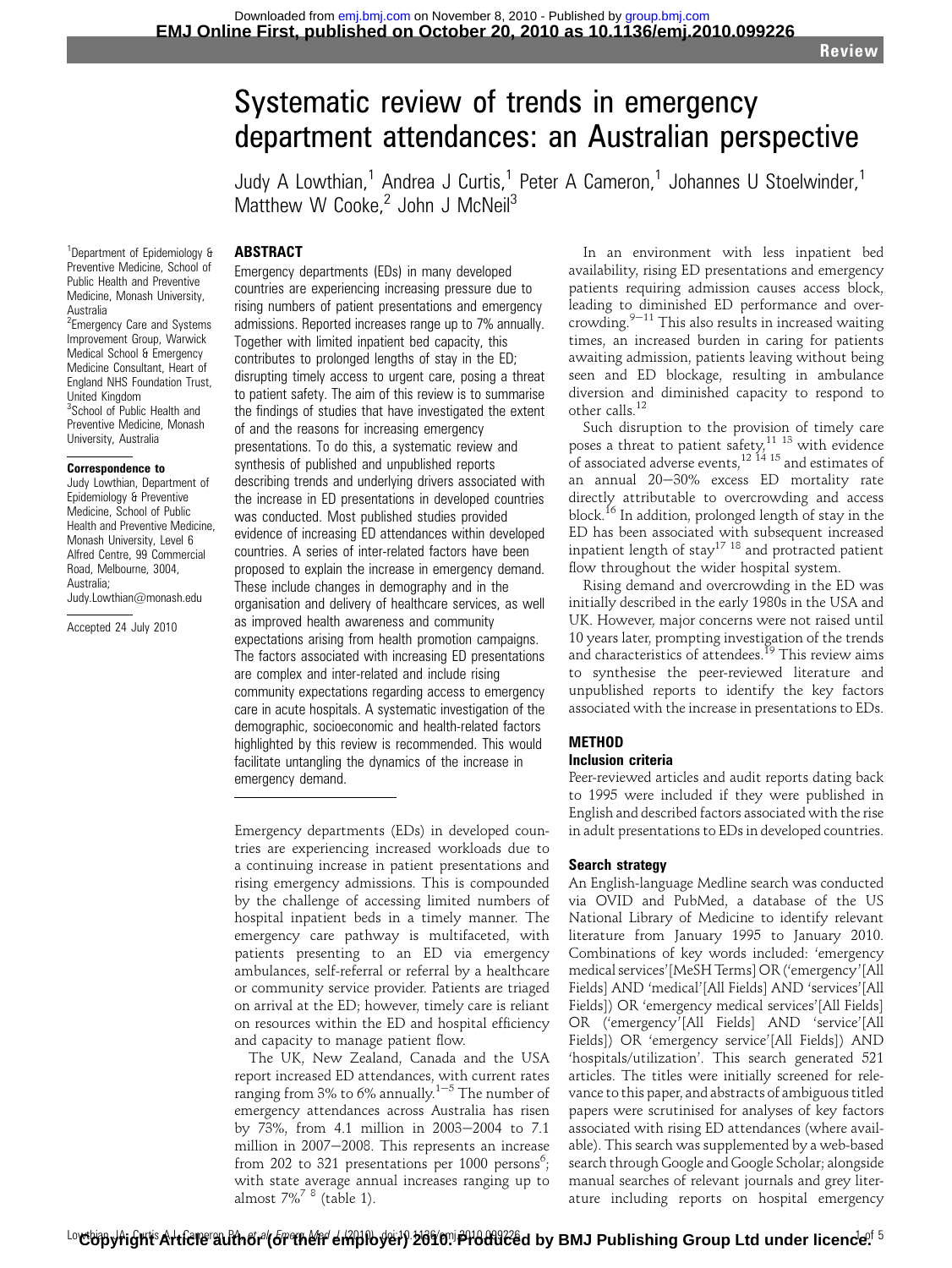# Review

|  |  | Table 1 Rise in presentations to emergency departments (EDs) |  |  |  |  |
|--|--|--------------------------------------------------------------|--|--|--|--|
|--|--|--------------------------------------------------------------|--|--|--|--|

| Australia   | 2007/08         | 20% of total population visited an ED, with<br>28% admitted to hospital     |
|-------------|-----------------|-----------------------------------------------------------------------------|
|             |                 | National average of 321 presentations per<br>1000 persons                   |
|             | 2003/04         | National average of 202 presentations per<br>1000 persons <sup>6</sup>      |
|             | 1999/00-2005/06 | Average annual increase of 5.3%'                                            |
|             | 2004/05-2006/07 | Average annual increase of 6.9% <sup>8</sup>                                |
| New Zealand | 2003/04-2007/07 | National average growth of 20% in<br>presentations <sup>2</sup>             |
| UK          | 2008/09         | 18% of the total population visited an ED,<br>with 20% admitted to hospital |
|             | 2002/03-2008/09 | Average annual increase of 5.9% <sup>1</sup>                                |
| Switzerland | 1996-1999       | Average annual increase of 5.9% <sup>5</sup>                                |
| Canada      | 1993-1999       | increase in ED presentations by $27.5\%$ <sup>3</sup>                       |
| USA         | 1996-2006       | National growth of 32%                                                      |
|             |                 | Average annual increase of 3.2%                                             |
|             | 1990-1999       | National average of 405 visits per 1000<br>persons <sup>4</sup>             |
|             |                 | Total number of visits to California EDs<br>increased by 27% <sup>9</sup>   |

services from Australia, New Zealand, the UK) and the USA. Finally, the references of the chosen articles and audit reports were scanned in an attempt to ensure that relevant papers had not been overlooked by the initial search.

#### Assessment of quality

The aim of this review was to synthesise evidence from the peerreviewed and grey literature published and unpublished work about the factors associated with increased utilisation of EDs. The search identified cohort and cross-sectional studies and audit reports that analysed administrative databases, medical records, surveys or interviews. These publications were critically appraised and publications lacking a description of their methods, and letters or opinions were excluded.

# Synthesis

The acquired publications were systematically examined and categorised into major factors associated with increased presentations. The data were synthesised by narrative summaries, then analysed thematically to identify and describe the main factors attributed to the rise in ED utilisation.

# Limitations

The search was limited to publications from 1995 as it was believed the underlying factors would be dynamic in nature, therefore anything older would no longer apply. In addition, the search strategy was limited to two large electronic databases -Ovid MEDLINE and PubMed; however, this was supplemented by extensive web-based and manual searches. This review was based largely on observational studies; hence the identified factors cannot be considered as causal but as associations. These associations will vary in different regions and countries, so may not be generalisable. Sources of bias must be taken into consideration. Publication bias is likely, as positive associations are more likely to be reported and published; and observer bias is also possible as the majority of published studies are conducted by emergency physicians, who may be influenced by prior perceptions, experience and knowledge.

# FINDINGS AND DISCUSSION

This process produced 56 peer-reviewed articles from the Medline search (figure 1), with the supplementary search





generating a number of additional articles and audit reports in which a variety of major factors were described as contributing to the ongoing rise in ED attendances.

# **Ageing**

ED attendances are increasing in per capita terms, indicating a rise that is faster than population growth. This may partly be explained by ageing of the population, with the current proportion of people aged over 65 years in the UK, USA and Australia at around 13% of the population. It is projected that this will increase to 25% over the next 25 years; with the proportion of those aged over 85 years rising from 1.5% to 5% of the population in these countries. $20-22$ 

Several studies across the world report the fastest growth in ED presentations among patients aged over 65 years.<sup>23–29</sup> In the UK in 2004, a 3.8-fold increase of ED patients aged 80+ years was reported compared with 1990 levels.<sup>24</sup> Older people present with more complex clinical conditions, consume more resources, have longer lengths of stay in the ED and are more likely to be admitted to hospital.<sup>23 24 30 31</sup> They also have a higher rate of return visits to the ED.30

# Loneliness and lack of social support

Studies from the USA have observed increased ED visits to be linked with loneliness, vulnerability and lack of access to family support $32-34$ . Among older people without a family network, one study found that the likelihood of ED usage increased sevenfold.<sup>35</sup> Possible contributory factors include an increase in dual career and dual income families coupled with increased geographic mobility of the workforce over the past 20 years. This may contribute to the fragmentation of the extended family unit, affecting the capacity to care for and support older relatives.<sup>36</sup> Additionally, government policies encourage older people to remain living in their own homes; with the majority of Australians aged over 65 years doing so. $37$  Of those living in private dwellings, 62% live alone,<sup>38</sup> and over the next 15 years it is projected this will continue to increase.<sup>37</sup> Based on the above study findings, this could be expected to increase ED usage in the future.

## Mainstreaming of psychiatric care and frequent attendees

Government policies across the developed world have encouraged mainstreaming of care from long-stay psychiatric hospitals to community-based settings. Along with other countries, Australia commenced de-institutionalisation of mental health patients in the mid-1990s.<sup>39</sup> This is thought to have contributed to increased ED presentation by patients with mental health problems, with a study noting a tenfold rise in such presentations to their ED over the 10-year period to 2003.<sup>40</sup> Other studies in Australia, the UK, New Zealand and Europe have reported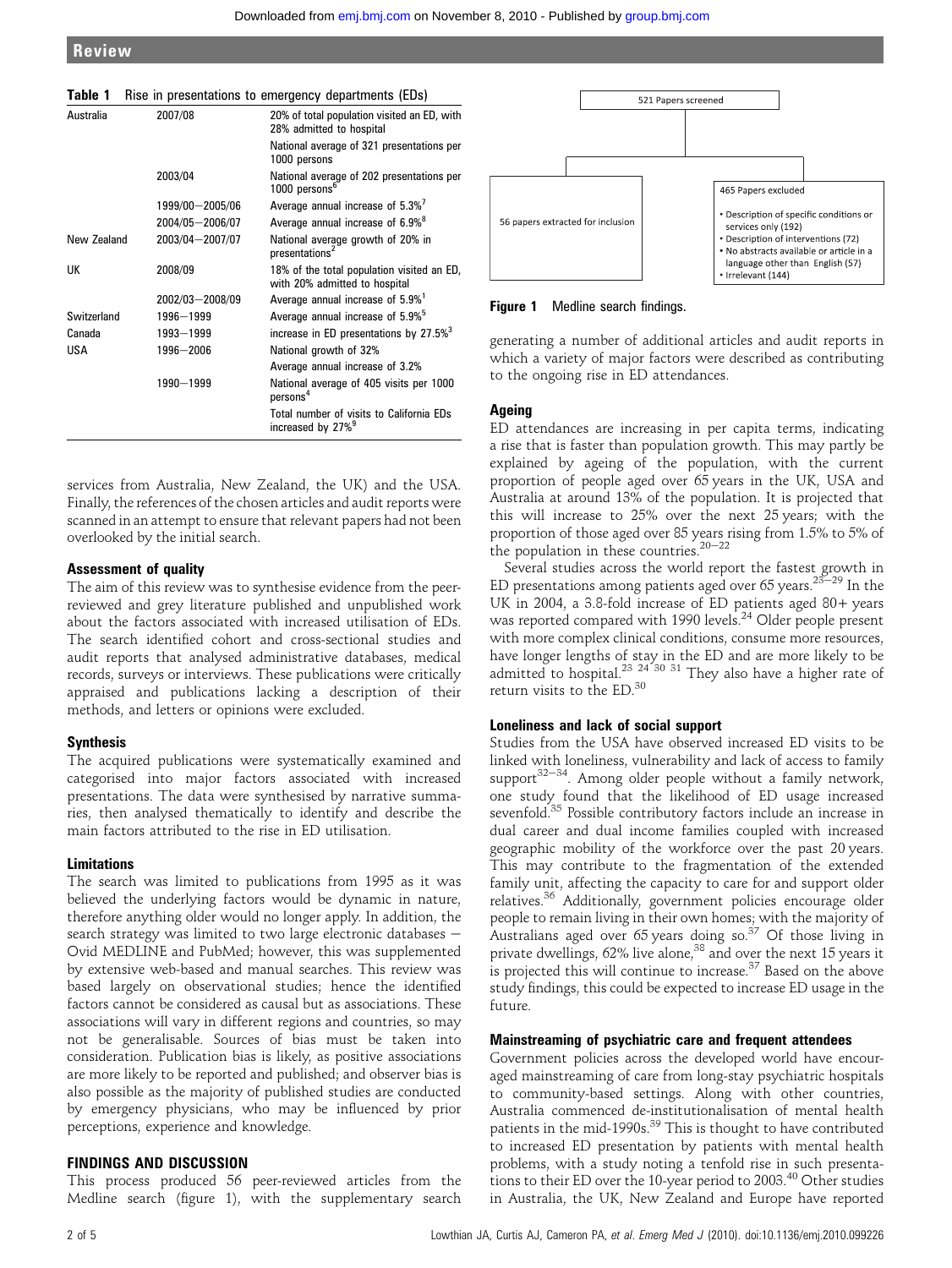a high incidence of psychiatric illness and substance abuse<br>among repeat attendees in the last decade.<sup>41–45</sup>

De-institutionalisation is likely to have a direct association with an increased propensity to use an ED for healthcare, with access to stable housing and community-based primary care recognised as being problematic for this group of people. $46-49$ 

# Organisation of service delivery, access to primary care and co-payments

Several studies, including some from countries providing universal insurance, cite limited access to a primary care physician (PCP) or General Practitioner (GP) as patients' reasons for<br>attending an ED<sup>8 28 50–53</sup>. In Australia, this is likely to be a consequence of reduced availability of and access to GPs, arising from medical workforce shortages and changes in healthcare practice, including a decline in the rate of home and nursing home visits $5^{4-56}$  (facilities providing nursing care for residents). It is also possible that a gradual shift in GPs charging co-payments for consultations may have an impact, as there are no out-of-pocket expenses for ED consultations.<sup>57</sup> In the USA, a study reported that although the majority of their study cohort had a PCP, 60% of patients used the ED following unsuccessful attempts to source care from their PCP.<sup>58</sup>

In terms of after-hours access to GPs, the UK saw changes to the General Medical Services contract in 2004, which enabled GPs to 'opt out' of such care.<sup>59</sup> As a consequence, such arrangements have been shown to cause an increase in afterhours presentations to EDs.<sup>60</sup> Additionally, a study in Holland demonstrated that easier access to after-hours urgent primary care decreased attendances to the  $\mathrm{ED.}^{61}$ 

These findings lend support to an association between the changes in accessibility of GPs or PCPs to increased demand.

## Health promotion and health awareness

Community awareness to seek early medical attention for certain conditions has been heightened by health promotion activities, along with popular media coverage over the past 20 years. The effectiveness of such campaigns has been demonstrated with an increase in ED presentations by those aged over 75 years following a health screening programme in the UK.62 In addition, stroke presentations increased to Canadian EDs following a media campaign.<sup>63</sup> Improved health awareness from media campaigns possibly increases care expectations for immediate care, particularly when patients perceive there is an urgent need for medical attention.<sup>57</sup>

#### **Convenience**

Accessibility and convenience as a 'one-stop shop'<sup>8 57</sup> that provides 'total care' with relevant diagnostics, delivered by a specialist team trained in emergency medicine, has been cited as a reason for using the ED in Europe, New Zealand and Australia. $51\overline{64-67}$ 

Emergency medicine developed as a speciality in the late 1970s<br>at varying rates around the world, $^{68-70}$  whereas urgent care was previously provided by casualty departments staffed by general medicine doctors. This was when emergency presentations commenced increasing inexorably, which could suggest an association between demand and the availability of access to specialised care. Reports of patient beliefs that GPs are not trained or equipped to manage their situation, $57$  together with heightened community expectation and accessibility to specialist emergency healthcare, could lend support to this theory; however, this has not been studied in depth.

#### Appropriateness of use and risk aversion

The phenomenon of 'inappropriate' or unnecessary ED attendances is increasingly recognised as an important contributing factor to increased ED demand, with several studies investigating this in recent years. However, there is debate about whether it is inappropriate attendance or inappropriate health system design or response. $71$ 

In the USA in the early 1990s, inadequate primary care at nursing homes contributed to inappropriate transfer to EDs, with suggestion of the possibility of ED referral to avoid possible legal problems.<sup>56</sup> Other studies from the USA and Canada estimated approximately 40% of such presentations to be inappropriate, stating that patients could have been managed in their facility.<sup>7273</sup> In an environment of increasing litigation related to medical care, it is conceivable that nursing homes could unavoidably be risk-averse if there is no on-site medical care, and this may contribute to a reduced threshold for transfers to the ED.

Conversely, more recent studies from Canada and Australia determined that 85% of nursing home transfers were appropriate.<sup>74</sup> <sup>75</sup> Nevertheless, the Australian study identified evidence of primary care doctor involvement in only 25% of referrals, and a lack of clinical support for nursing home staff in general. Primary care involvement may have prevented these transfers.<sup>76</sup> A decline in primary healthcare visits to nursing homes<sup>77</sup> may be a factor, indicating that nursing homes may lack necessary supportive medical and nursing expertise.<sup>76</sup>

Self-referred patients are another group scrutinised in terms of 'appropriateness'. ED physicians generally agree that older selfreferred patients are appropriate attendees, as they present with serious acute medical problems, usually requiring inpatient admission.<sup>27 30 31 78 79</sup> However, a significant proportion of younger self-referred patients are often described as'inappropriate' and 'non-urgent', with treatment in the primary care setting thought to be more suitable. $34$   $80$   $81$  One US national study described the greatest proportion of total healthcare visits for 20-29-year-olds being to an ED, having risen from 19% to 22% over the 10 years to 2006.<sup>82</sup> These visits were classified as nonurgent and less likely to require admission. The authors correlated the rise to the decline in primary care utilisation by young adults; attributing lack of health insurance coverage as a likely contributor.

However, defining what is an inappropriate or unnecessary presentation is difficult, as clinicians and patients may hold different viewpoints and it is also dependent on system design.<sup>83 84</sup> Appropriateness of presentation has been mostly defined from the clinician's perspective; however, patient perspectives have recently been explored, with the majority of patients perceiving that they require urgent care.<sup>50 52 53 79 85 86</sup>

## Increased emergency ambulance utilisation

Demand for emergency ambulances throughout the developed world is also rising.<sup>87</sup> Fifteen per cent of ED presentations arrive by ambulance in the USA; with 25% doing so in Australia.<sup>4 88</sup> In the UK, the number of requests for emergency ambulances is rising by an average of 6.5% per year, 60% resulting in transportation.<sup>89</sup> With utilisation of emergency ambulances having also increased across the developed world, it would seem logical to assume that an increase in emergency ambulance transportations is another contributing factor, the ED being a universal destination point for transported patients in most countries.

# CONCLUSION

The multiple factors associated with increasing ED presentations are complex and inter-related. These include demographic changes, changes in the organisation and delivery of care,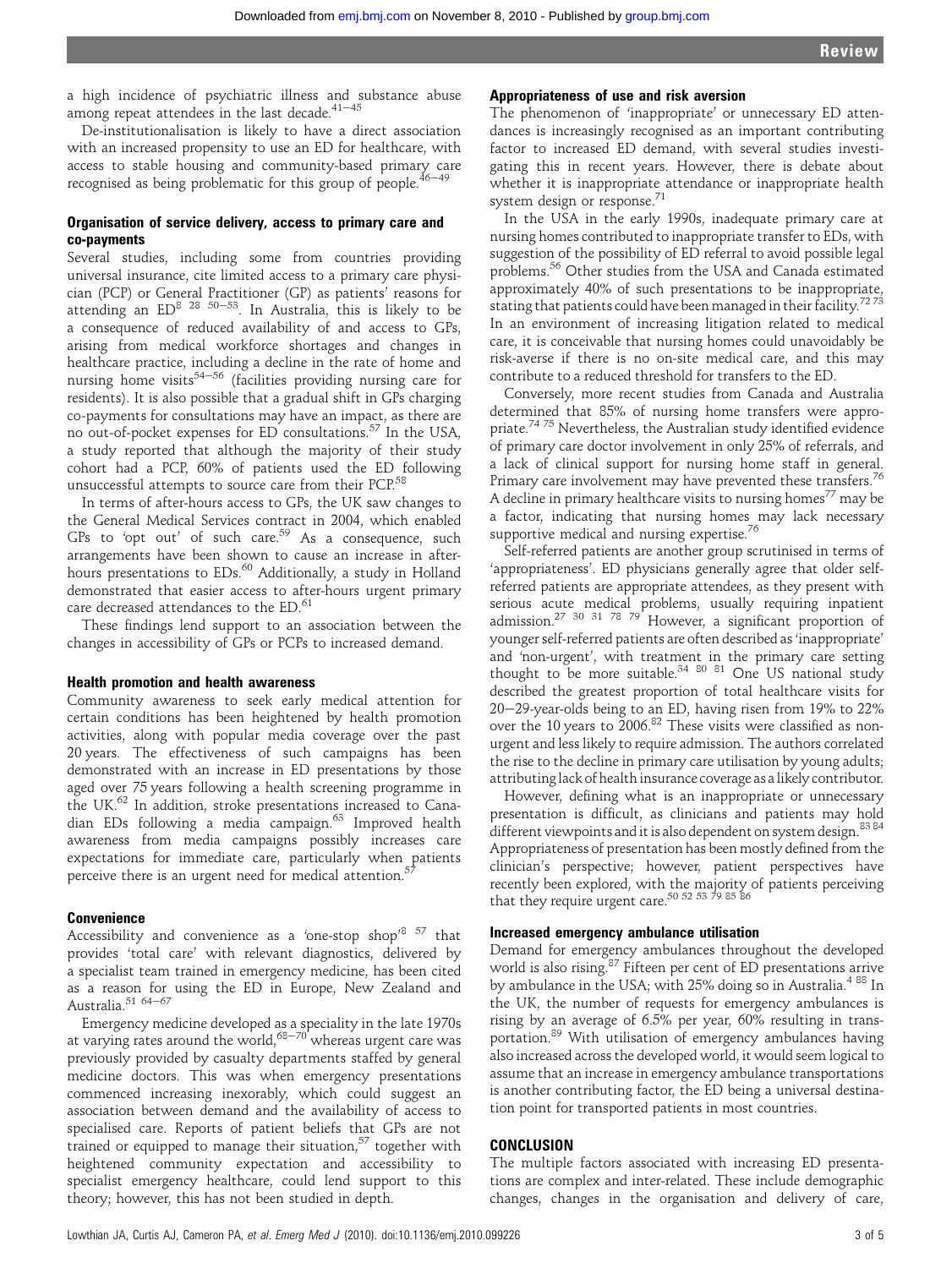improved access to specialist emergency treatment, heightened health awareness and rising community expectations.

A contributing factor appears to be ageing of the population, as older people have an increased risk of more frequent acute illnesses as well as complications from age-related chronic diseases. In addition, the evidence suggests that social and health support mechanisms for older people are becoming increasingly fragmented, with changes in family structures, alongside reduced access to primary care, whether patients are living independently in a nursing home. As the older proportion of the population continues to rise, there will be a persistent increase in demand for emergency care and hospital admission unless initiatives are put in place. Practical strategies to manage this demand in the community and outpatient setting are essential. Further investigation into the impact of older people on rising emergency demand is recommended to help identify the underlying causes and will help target the planning of appropriate models of care for this age group.

Systematic investigation of the other demographic, socioeconomic and health-related factors highlighted by this review is also recommended. This would facilitate untangling the dynamics of the increase in emergency demand. Analysis of standardised data with common definitions would help quantify the relative contributions of underlying factors across countries, which would assist in understanding international variations and influences. This will provide health policy makers with the information required, to enable appropriate and responsible development of strategies for the future management of emergency services.

Funding JL is the recipient of a NHMRC postgraduate research scholarship.

#### Competing interests None.

**Ethics approval** This study was conducted with the approval of the Monash University.

Contributors The manuscript forms the foundation of a doctoral research project. JL undertook the search of the peer-reviewed and grey literature. She collated the articles and synthesised the literature for this manuscript. In their capacity as supervisors and mentors, AC, PC, JS, MC and JM raised issues for discussion pertaining to the first author's interpretations of the findings of this review, and contributed to preparation of the final manuscript.

Provenance and peer review Not commissioned; externally peer reviewed.

#### REFERENCES

- Department of Health. Attendances at A&E departments, England, 1987-88 to 2008-09: Department of Health, 2009.
- 2. Working Group for Achieving Quality in Emergency Departments. Recommendations to Improve Quality and the Measurement of Quality in New Zealand Emergency Departments. In: Ministry of Health, ed. Wellington, 2008. Government Report. http://www.moh.govt.nz/moh.nsf/0/A0C160DA55DD62B3CC2 5754B0073E135?Open.
- 3. **Drummond AJ.** No room at the inn: overcrowding in Ontario's emergency departments.  $CJEM$  2002; 4:91-7.
- Pitts SR, Niska RW, Xu J, et al. National hospital ambulatory medical care survey: 2006 emergency department summary. In: Centers for Disease Control and Prevention, ed. National health statistics report no. 7. Hyattsville MD: U.S Department of Health and Human Services, 2008.
- 5. **Santos-Eggimann B.** Increasing use of the emergency department in a Swiss hospital: observational study based on measures of the severity of cases. BMJ  $2002:324:1186 - 7$
- 6. Department of Health and Ageing. The state of our public hospitals: June 2009 report. In: Australian Government, ed. 2009. Government report. http://www.health. gov.au/internet/main/publishing.nsf/Content/state-of-public-hospitals-report.htm.
- 7. Victorian Government Department of Human Services. Better faster emergency care. In: Victorian Government Department of Human Services, ed. Melbourne, 2007. Government Report. http://www.health.vic.gov.au/emergency/ better-faster-report07.pdf.
- 8. Booz Allen Hamilton. Key drivers of demand in the Emergency Department: a hypothesis driven approach to analyse demand and supply. In: NSW Department of Health, ed. Sydney, 2007. Report. http://www.health.nsw.gov.au/pubs/2007/pdf/ booz allen report.pdf.
- 9. **Forero R**, Hillman KM, McCarthy S, et al. Access block and ED overcrowding. *Emerg* Med Australas 2010:22:119-35.
- 10. Victorian Auditor-General. Access to Public Hospitals: Measuring Performance, 2009. Government Report. http://download.audit.vic.gov.au/files/ hospital\_indicators\_full\_report.pdf.
- 11. Derlet RW. Overcrowding in emergency departments: increased demand and decreased capacity. Ann Emerg Med 2002;39:430-2.
- 12. Derlet RW, Richards JR. Overcrowding in the Nation's Emergency Departments: Complex Causes and Disturbing Effects. Ann Emerg Med 2000;35:63-8.
- 13. Lowthian JA, Cameron PA. Emergency demand access block and patient safety: a call for national leadership. Emerg Med Australas 2009;21:435-9.
- 14. **Bernstein SL,** Aronsky D, Duseja R, et al. The effect of emergency department crowding on clinically oriented outcomes. Acad Emerg Med  $2009;16:1-10.$
- 15. **Richardson DB,** Mountain D. Myths versus facts in emergency department overcrowding and hospital access block. Med J Aust 2009;190:369-74.
- 16. Forero R, Hillman K. Access block and overcrowding: a literature review. Prepared for the Australasian College for Emergency Medicine, 2008. Report. http://www. acem.org.au/media/media\_releases/Access\_Block\_Literature\_Review\_08\_Sept\_3. pdf.
- 17. **Richardson DB.** The access-block effect: relationship between delay to reaching an inpatient bed and inpatient length of stay.  $MJA 2002; 177:492-5$ .
- 18. Liew D, Liew D, Kennedy M. Emergency department length of stay independently predicts excess inpatient length of stay.  $MJA$  2003;179:524-6.
- 19. **Lambe S,** Washington DL, Fink A, et al. Trends in the use and capacity of California's emergency departments, 1990-1999. Ann Emerg Med 2002;39:389-96.
- 20. Australian Bureau of Statistics. 4102.0-Australian Social Trends, March 2009; Future population growth and ageing. In: ABS, ed. ABS Australian Social Trends 4102.0 2009. Canberra: Australian Bureau of Statistics, 2009.
- **Office for National Statistics.** Ageing: Fastest increase in the 'oldest old'. In: Authority US. ed. 2009. http://www.statistics.gov.uk/cci/nugget.asp?id=949.
- 22. Administration on Aging. Projected future growth of the older population. In: Department of Health & Human Services, ed. 2009. http://www.aoa.gov/aoaroot/ aging statistics/future growth/future growth.aspx.
- **Roberts DC.** McKay MP, Shaffer A. Increasing rates of emergency department visits for elderly patients in the United States, 1993 to 2003. Ann Emerg Med  $2008:51:769 - 74$
- 24. George G, Jell C, Todd BS. Effect of population ageing on emergency department speed and efficiency: a historical perspective from a district general hospital in the UK. Emerg Med J 2006; 23:379-83.
- 25. **Eastwood A,** Dowell A. After hours healthcare for older patients in New Zealand. N Z Med J 2006;119:U1979.
- 26. Downing A, Wilson R. Older people's use of accident and emergency services. Age and Ageing 2005;34:24-30.
- 27. **Hider P,** Helliwell P, Ardagh M, et al. The epidemiology of emergency department attendances in Christchurch. NZ Med J 2001;114:157-9.
- 28. Reeder T, Locascio E, Tucker J, et al. ED utilization: the effect of changing demographics from 1992 to 2000. Am  $J$  Emerg Med 2002;20:583-7.
- 29. **Xu KT,** Nelson BK, Berk S. The changing profile of patients who used emergency department services in the United States: 1996 to 2005. Ann Emerg Med  $2009:54:805 - 810 = 1 - 7$
- 30. **Aminzadeh F,** Dalziel WB. Older adults in the emergency department: a systematic review of patterns of use, adverse outcomes, and effectiveness of interventions. Ann Emerg Med 2002;39:238-47.
- 31. **Chu K,** Brown A, Pillay R. Older patients' utilisation of emergency department resources: a cross-sectional study. Aust Health Rev 2001;24:44-52.
- 32. Geller J, Janson P, McGovern E, et al. Loneliness as a predictor of hospital emergency department use. J Fam Pract 1999;48:801-4.
- 33. **Hastings SN, George LK, Fillenbaum GG, et al. Does lack of social support lead to** more ED visits for older adults? Am J Emerg Med 2008;26:454-61.
- 34. **Carret ML, Fassa AG, Kawachi I. Demand for emergency health service: factors** associated with inappropriate use. BMC Health Serv Res 2007;7:131.
- 35. Coe RM, Wolinsky FD, Miller DK, et al. Elderly persons without family support networks and use of health services: a follow-up report on social network relationships. Res Aging 1985;  $7:617-22$ .
- 36. Evans MDR, Kelley J. Trends in Women's Labour Force Participation in Australia: 1984-2002. In: Melbourne Institute of Applied Economic and Social Research. ed Melbourne University, 2004. Report. http://www.melbourneinstitute.com/labour/ Social%20Policy%20Contract/26\_WP.pdf.
- 37. Australian Bureau of Statistics. Australian Social Trends, 2005-Housing Arrangements: Housing for Older Australians - 4102.0 In: ABS, ed. 2005.
- 38. Australian Bureau of Statistics. 4102.0-Australian Social Trends Housing Stock: Changes in Australian housing. In: ABS, ed. 2003. http://www.abs.gov.au/ausstats/ abs@.nsf/94713ad445ff1425ca25682000192af2/9d4e11e2d52cace4ca25703b0080 cccb!OpenDocument.
- 39. Australian Health Ministers. National mental health plan, 1992. Report. http:// www.health.gov.au/internet/main/publishing.nsf/Content/mental-pubs-n-plan92.
- 40. Kalucy R, Thomas L, King D. Changing demand for mental health services in the emergency department of a public hospital. Aust N  $Z$  J Psychiatry 2005;39:74-80.
- 41. **Dent AW,** Phillips GA, Chenhall AJ, et al. The heaviest repeat users of an inner city emergency department are not general practice patients. Emerg Med (Fremantle)  $2003:15:322 - 9$